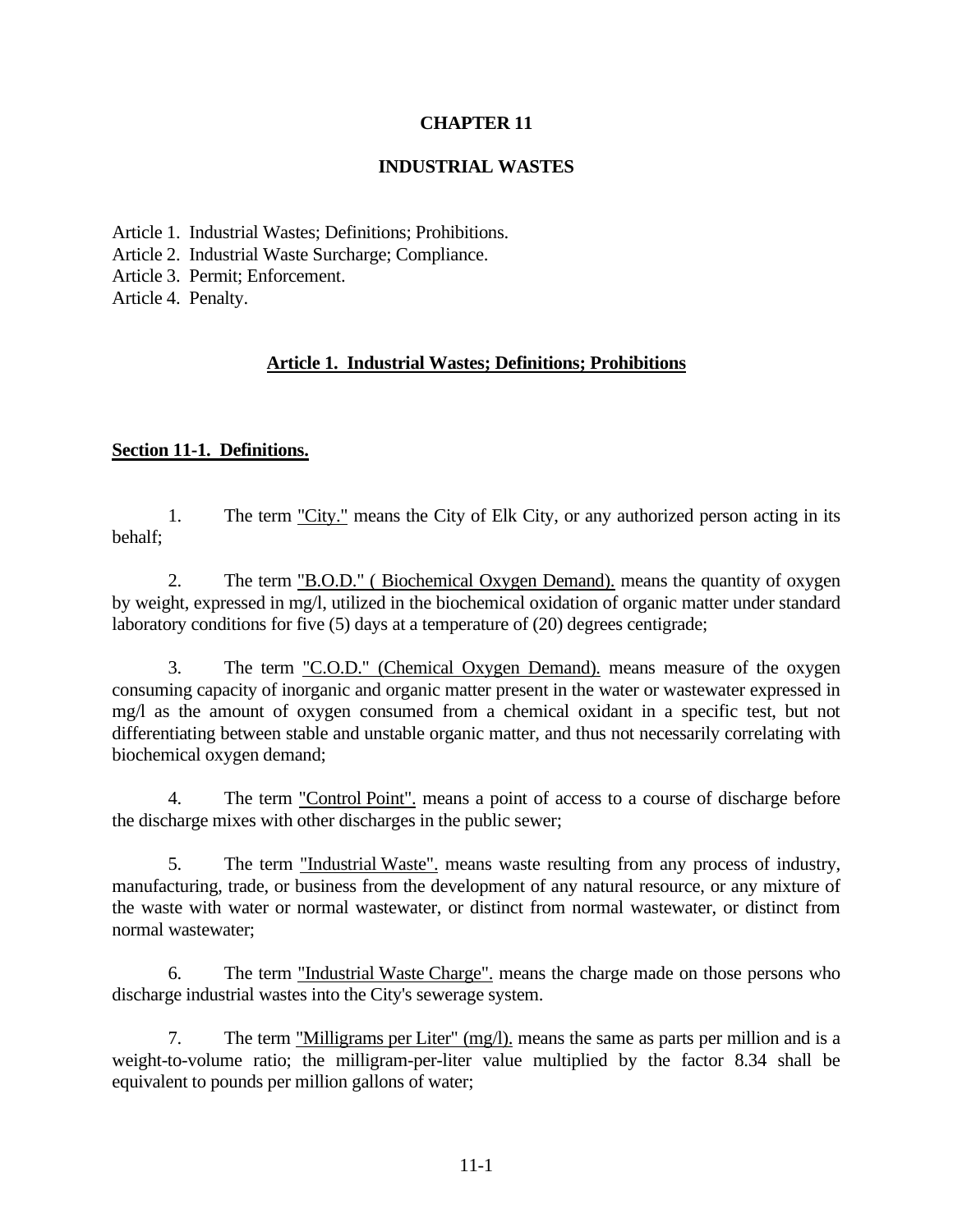8. The term "Normal Domestic Wastewater". means wastewater excluding industrial wastewater discharged by a person into sanitary sewers and in which the average concentration of total suspended solids is not more than 300 mg/l and BOD is not more than 250 mg/l;

9. The term " $pH$ " means the logarithm (Base 10) of the reciprocal of the hydrogen ion concentration;

10. The term "Public Sewer" means pipe or conduit carrying wastewater or unpolluted drainage in which owners of abutting properties shall have the use, subject to control by the City;

11. The term "Suspended Solids". means solids measured in mg/l that either float on the surface of, or are in suspension in, water, wastewater, or other liquids, and which are largely removable by a laboratory filtration device;

12. The term "Wastewater". means a combination of the water-carried waste from residences, business buildings, institutions, and industrial establishments, together with any ground, surface, and storm water that may be present;

13. The term "Wastewater Facilities". includes all facilities for collection, pumping, treating, and disposing of wastewater and industrial wastes;

14. The term "Wastewater Service Charge". means the charge on all users of the public sewer system whose wastes do not exceed in strength the concentration values established as representative of normal wastewater;

# **Section 11-2. Prohibited Discharges.**

No person may discharge to public sewers any waste which by itself or by interaction with other wastes may:

- a. Injure or interfere with wastewater treatment processes or facilities;
- b. Constitute a hazard to humans or animals; or
- c. Create a hazard in receiving waters of the wastewater treatment plant effluent.

All discharges shall conform to requirements of this Ordinance.

# **Section 11-3. Chemical Discharges.**

No discharge to public sewers may contain:

a. Cyanide greater than 0.05 mg/l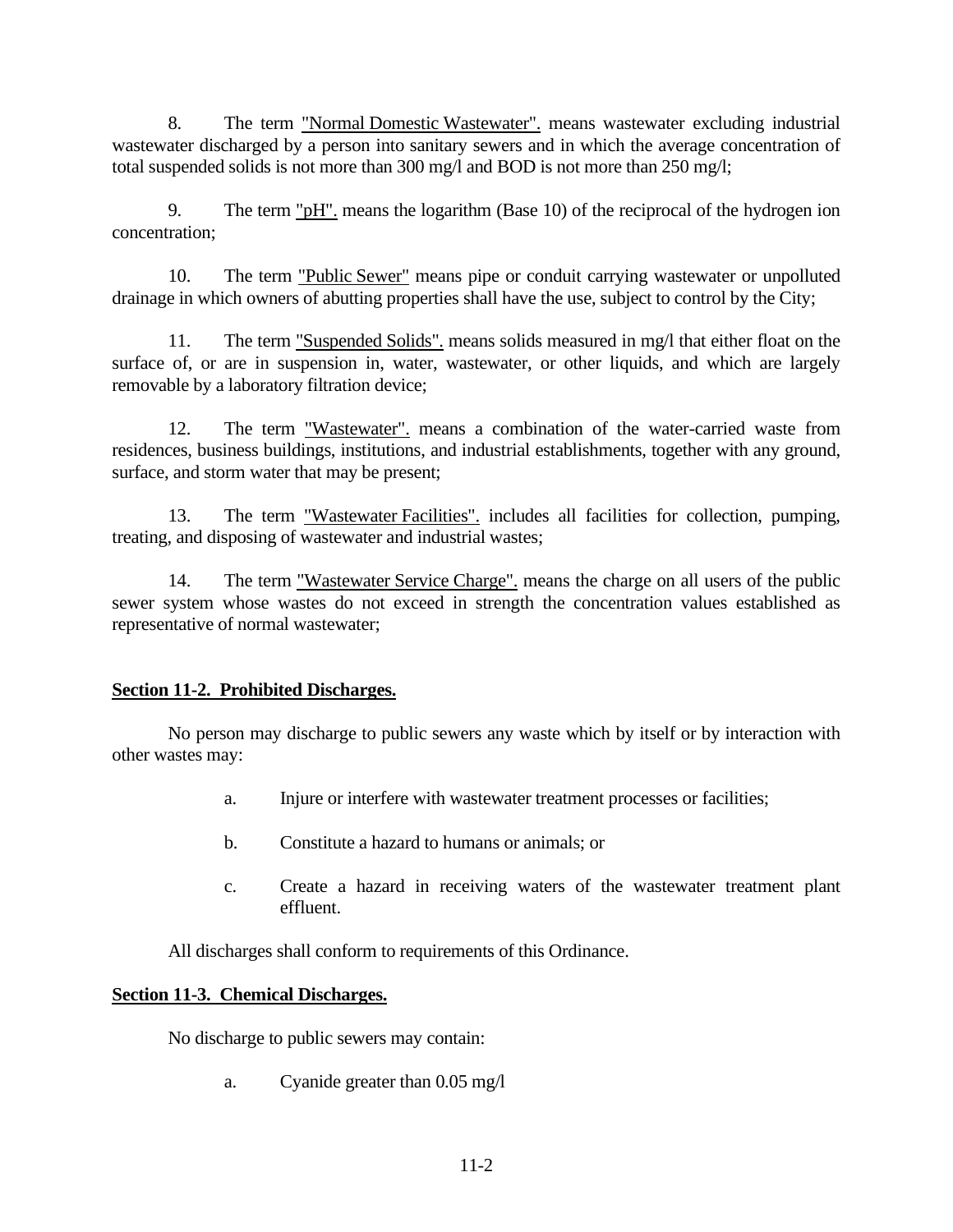- b. Fluoride other than that contained in the public water supply
- c. Chlorides in concentrations greater than 250 mg/l
- d. Gasoline, benzene, naphtha, fuel oil, or other flammable or explosive liquid, solid or gas; or
- e. Substances causing an excessive Chemical Oxygen Demand (C.O.D.)

No waste or wastewater discharged to public waters may contain:

- a. Strong acid, iron pickling wastes, or concentrated plating solutions whether neutralized or not;
- b. Fats, wax, grease or oils, whether emulsified or not, in excess of one hundred (100) mg/l or containing substances which may solidify or become viscous at temperatures between thirty-two (32) and one hundred fifty (150) degrees Fahrenheit 0 and 65 degrees Centigrade;
- c. Objectionable or toxic substances, exerting an excessive chlorine requirement, to such degree that any such material received in the composite wastewater at the wastewater treatment works exceeds the limits established by the approving authority for such materials; or
- d. Obnoxious, toxic, or poisonous solids, liquids, or gases in quantities sufficient to violate the provisions of Section 11-2.

No waste, wastewater, or other substance may be discharged into public sewers which has a pH lower than 6.0 or higher than 9.5, or any other corrosive property capable of causing damage or hazard to structures, equipment, and/or personnel at the wastewater facilities.

All waste, wastewater, or other substances containing phenols, hydrogen sulfide, or other taste-and-odor producing substances, shall conform to concentration limits established by the approving authority. After treatment of the composite wastewater, concentration limits may not exceed the requirements established by state, federal, or other agencies with jurisdiction over discharges to receiving waters.

## **Section 11-4. Heavy Metals and Toxic Materials.**

No discharges may contain concentrations of heavy metals greater than amounts specified in this Section.

The maximum allowable concentrations of heavy metals stated in terms of milligrams per liter (mg/l), determined on the basis of individual sampling in accordance with "Standard Methods" are: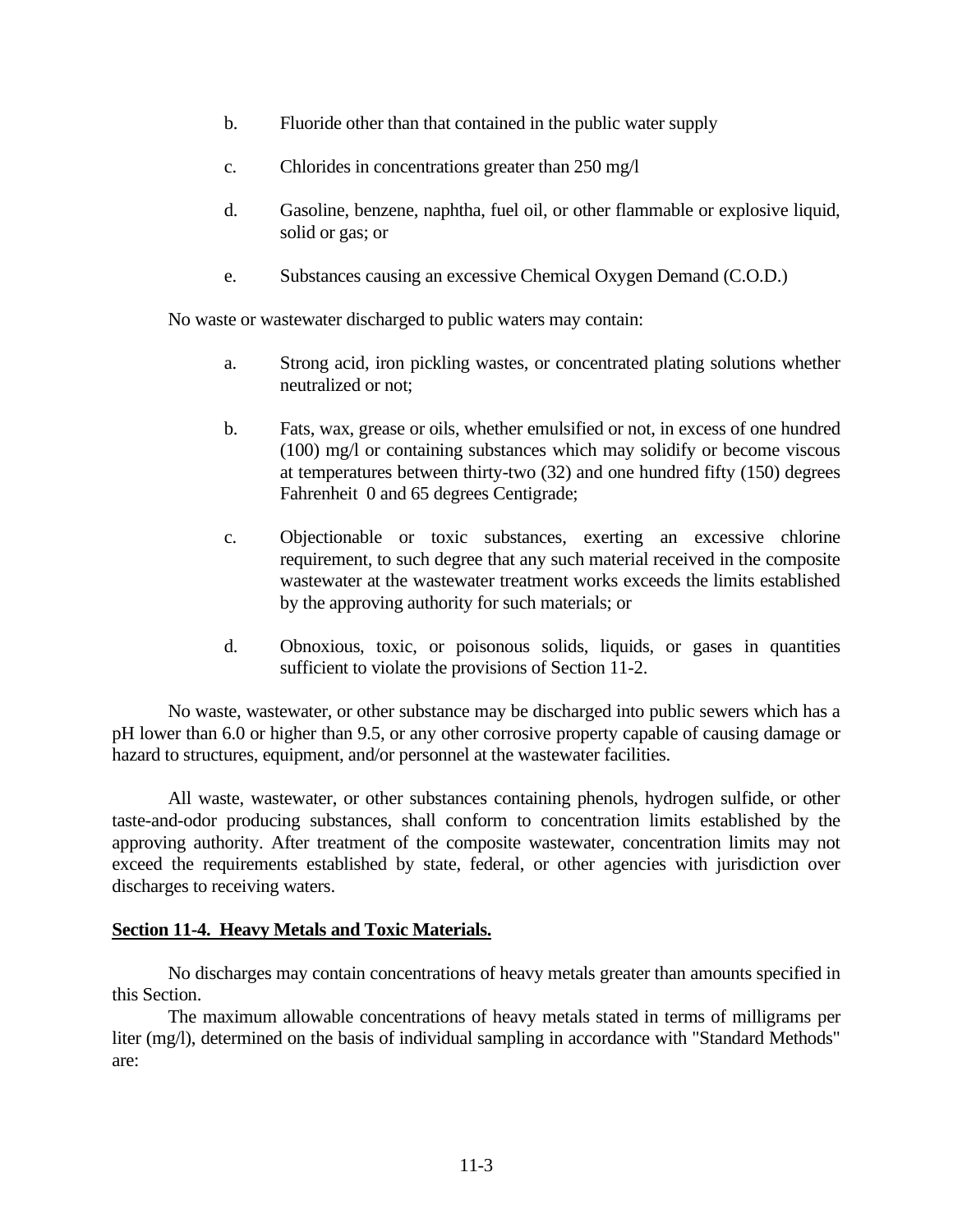| Arsenic          | $0.05$ mg/l          | <b>Barium</b> | $5.00 \text{ mg}/1$ |
|------------------|----------------------|---------------|---------------------|
| <b>Boron</b>     | $1.00$ mg/l          | Cadmium       | $0.05$ mg/l         |
| Chromium (Total) | $0.50$ mg/l          | Copper        | $0.10$ mg/l         |
| Lead             | $0.50$ mg/l          | Manganese     | $1.00$ mg/l         |
| Mercury          | $0.005 \text{ mg}/1$ | Nickel        | $1.00$ mg/l         |
| Selenium         | $0.05$ mg/l          | Silver        | $0.06$ mg/l         |
| Zinc             | $1.00$ mg/l          |               |                     |

No other heavy metals or toxic materials may be discharged into public sewers without a permit from the approving authority specifying conditions of pretreatment, concentrations, volumes, and other applicable provisions.

Prohibited heavy metals and toxic materials include but are not limited to:

| Antimony   | <b>Bismuth</b> | Molybdenum | <b>Rhenium</b> |
|------------|----------------|------------|----------------|
| Tellurium  | Fungicides     | Beryllium  | Cobalt         |
| Uranyl ion | Strontium      | Herbicides | Pesticides     |

### **Section 11-5. Impairment of Facilities.**

No person may discharge into public sewers any substances capable of causing:

- a. Obstruction to the flow in sewers;
- b. Interference with the operation of treatment facilities; or
- c. Excessive loading of treatment facilities.

Discharges prohibited by Section 11-5 include, but are not limited to materials which exert or cause concentrations of:

a. Inert suspended solids greater than 250 mg/l including but not limited to;

Fuller's earth Lime slurries; and Lime residues.

b. Dissolved solids greater than 500 mg/l including but not limited to:

Sodium Chloride; and Sodium Sulfate.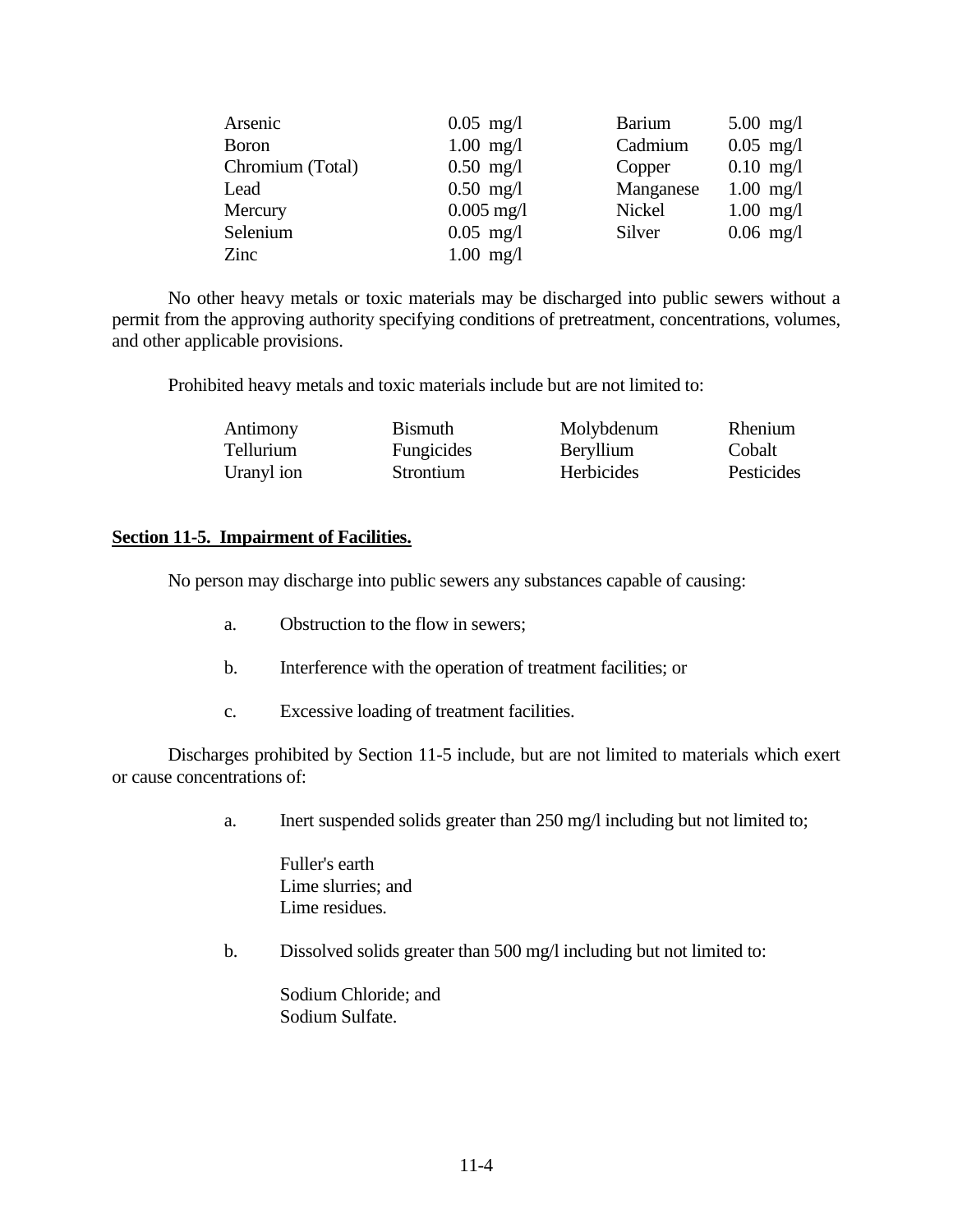c. Excessive Discoloration including but not limited to:

Dye wastes; and Vegetable tanning solutions.

d. BOD, COD or chlorine demand in excess of normal plant capacity.

No person may discharge into public sewers any substance that may:

- a. Deposit grease or oil in the sewer lines in such a manner as to clog the sewers;
- b. Overload skimming and grease handling equipment;
- c. Pass to the receiving waters without being effectively treated by normal wastewater treatment processes due to the nonamenability of the substance to bacterial action; or
- d. Deleteriously affect the treatment process due to excessive quantities.

No person may discharge any substance into public sewers which:

- a. Is not amendable to treatment or reduction by the processes and facilities employed; or
- b. Is amendable to treatment only to such a degree that the treatment plant effluent cannot meet the requirements of other agencies having jurisdiction over discharge to the receiving waters.

The approving authority shall regulate the flow and concentration of slugs when they may:

- a. Impair the treatment process;
- b. Cause damage to collection facilities;
- c. Incur treatment costs exceeding those for normal wastewater; or
- d. Render the waste unfit for stream disposal or industrial use.

No person may discharge into public sewers solid or viscous substances which may violate this Section if present in sufficient quantity or size including but not limited to:

| a. Ashes    | i. Rags             | q. Hair and fleshing            |
|-------------|---------------------|---------------------------------|
| b. Cinders  | <i>i</i> . Feathers | r. Entrails                     |
| c. Sand     | k. Tar              | s. Paper products, either whole |
| d. Mud      | 1. Plastics         | or ground by garbage grinders   |
| e. Straw    | m. Wood             | t. Slops                        |
| f. Metal    | n. Unground garbage | u. Chemical residues            |
| g. Shavings | o. Whole blood      | v. Paint residues               |
| h. Glass    | p. Paunch manure    | w. Bulk solids.                 |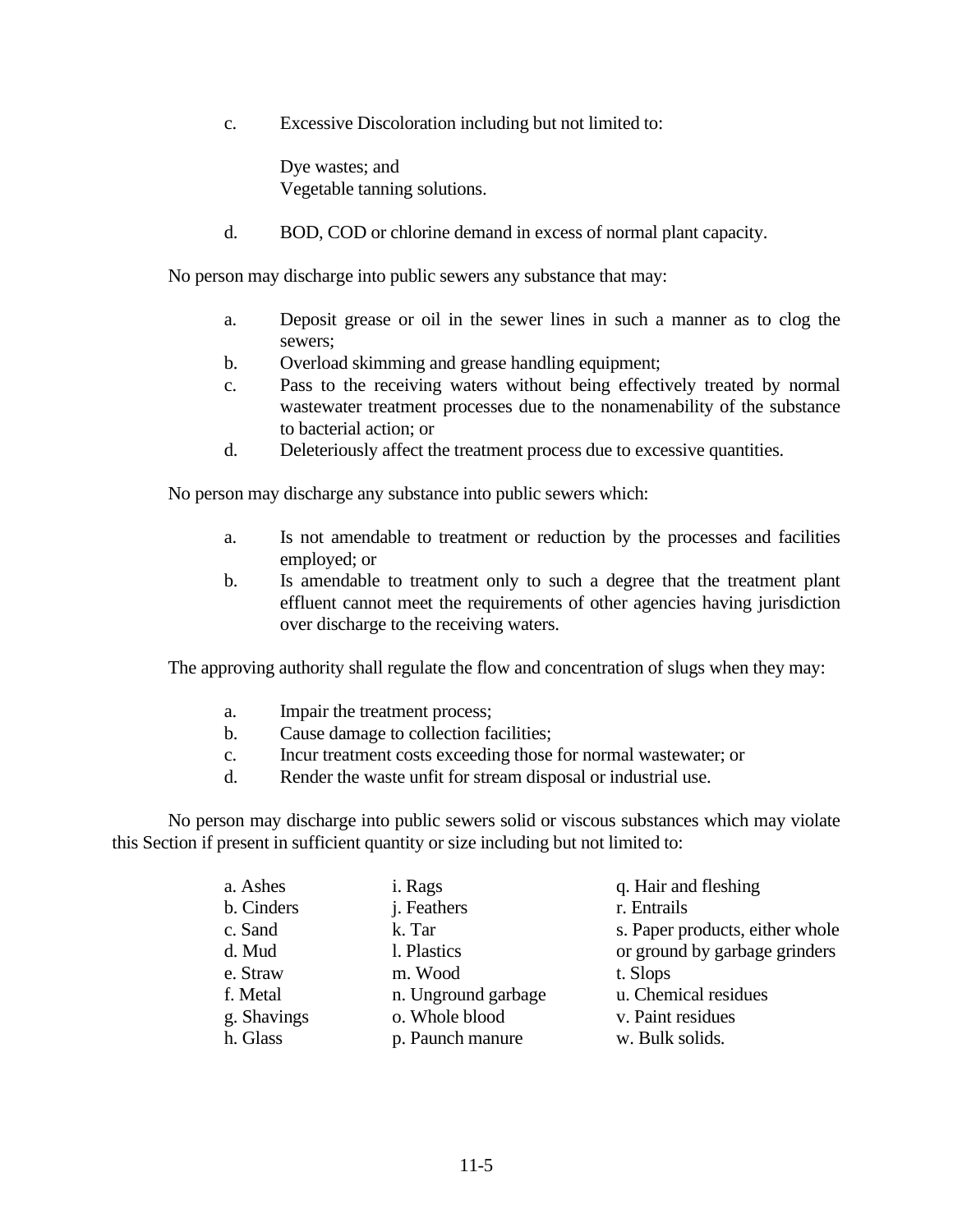### **Article 2. Industrial Waste; Compliance**

#### **Section 11-6. Compliance with existing Authority.**

Unless exception is granted by the Approving Authority, the public sanitary sewer system shall be used by all people discharging:

- a. wastewater
- b. industrial waste
- c. polluted liquids.

Unless authorized by the Oklahoma State Department of Health, no person may deposit or discharge any waste included in subsection a) of this section on public or private property into or adjacent to any:

- a. natural outlet
- b. watercourse
- c. storm sewer
- d. other area within the jurisdiction of the City.

The Approving Authority shall verify prior to discharge that wastes authorized to be discharged will receive suitable treatment within the provisions of laws, regulations, ordinances, rules and orders of federal, state and local governments.

#### **Section 11-7. Approving Authority Review and Approval.**

If pretreatment or control is required, the approving authority shall review and approve design and installation of equipment and processes.

The design and installation of equipment and processes must conform to all applicable statutes, codes, ordinances and other laws.

Any person responsible for discharges requiring pretreatment, flow-equalizing, or other facilities shall provide and maintain the facilities in effective operating condition at his own expense.

#### **Section 11-8. Sampling and Testing.**

Sampling shall be conducted according customarily accepted methods, reflect the effect of constituents upon the sewage works and determining the existence of hazards to life, limb and property, and shall be conducted in accordance with the standard methods of sampling effluent and wastewater which are employed by the Oklahoma State Department of Health.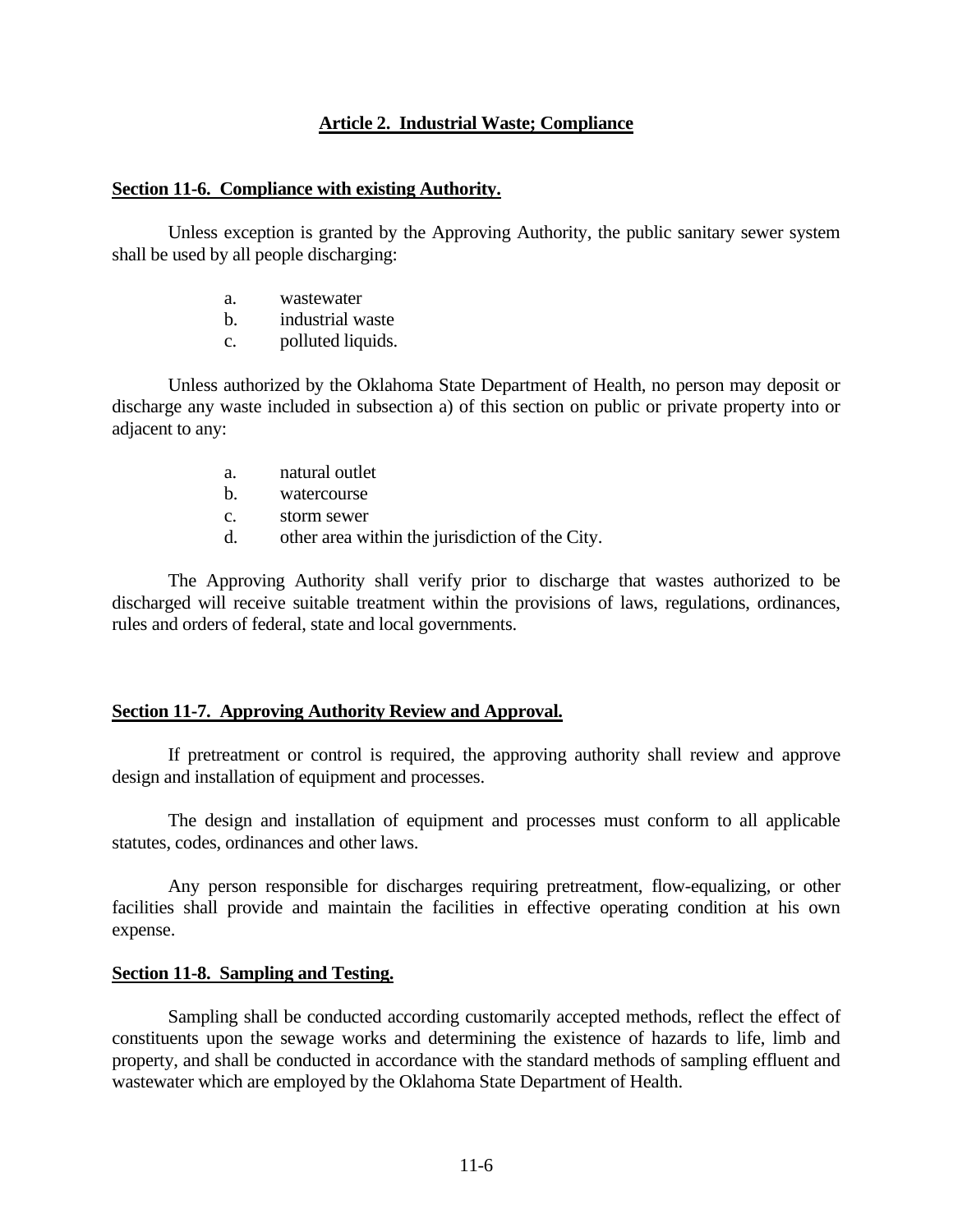Examination and analyses of the characteristics of waters and wastes required by this ordinance shall be:

- a. conducted in accordance with the latest edition of Oklahoma State Health Department standards.
- b. determined from suitable samples taken at the control manhole provided or other control point authorized by the Approving Authority.

BOD and suspended solids shall be determined from composite sampling, except to detect unauthorized discharges.

The City may select an independent firm or laboratory to determine flow, B.O.D., and suspended solids.

The City is entitled to select the time of sampling at its sole discretion so long as at least annual samples are taken.

## **Section 11-9. Industrial Charge.**

The following user charge formula shall hereafter be applied to any industrial user connecting to the Sanitary Sewer System.

> IC equal 0.07 plus 0.04 (BOD) plus 0.02 (SS) IC equal Industrial charge, dollars per 1000 gallons, billed monthly BOD equal Five day @ 20EC for industrial waste, composite sampling, ppm SS equal suspended solids of industrial waste, composite sampling, ppm V equal flow in 1000 gallon.

User charge is as follows:

O & M costs/1000 gal. =  ${\underline{\mathrm{Annual}}\; \Omega \& \mathrm{M} \; \mathrm{costs}}$ 1.8 x 6 winter mo. water use \*(in 1000's)

Charge/1000 gal.  $= A x (1.8 x 6$  winter month's water use Annual water use (b)

\*Assumes discharge in winter months is 0.8 x 6 mo. water use and assumes discharge in summer months is 1.25 x winter discharges.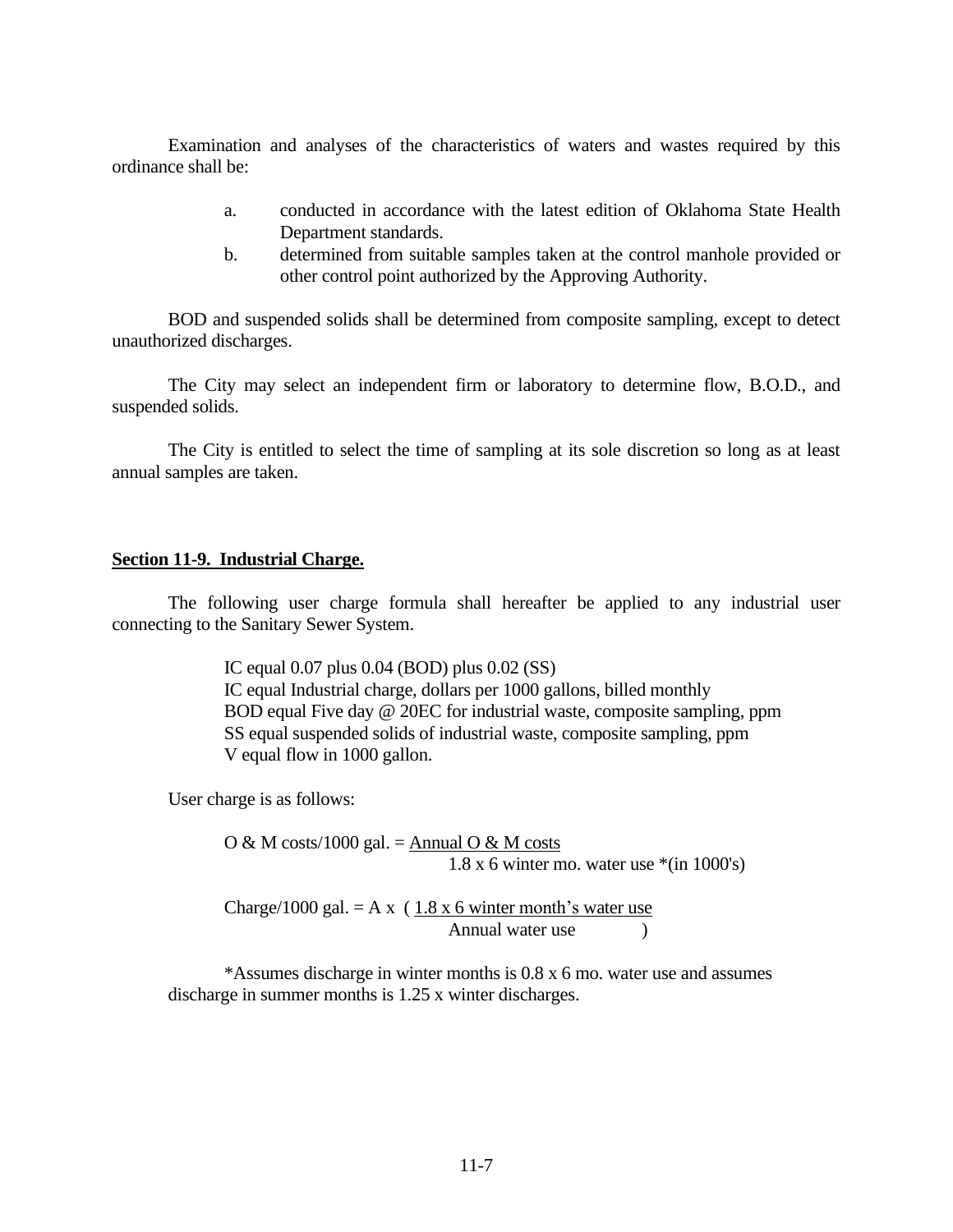# **Article 3. Permit; Enforcement; Penalty**

## **Section 11-10. Conditions or Permits.**

The City may grant a permit to discharge to persons meeting all requirements of the savings clause provided that the person:

- a. submit an application within 180 days after the effective date of this ordinance on forms supplied by the approving authority;
- b. secure approval by the approving authority of plans and specifications for pretreatment facilities when required; and
- c. has complied with all requirements for agreements or arrangements including, but not limited to, provisions for
	- a. payment of charges
	- b. installation and operation of pretreatment facilities; and
	- c. sampling and analysis to determine quantity and strength; and
- d. provides a sampling point subject to the provisions of this ordinance and approval of the approving authority.

A person applying for a new discharge shall

- a. meet all conditions of this section; and
- b. secure a permit prior to discharging any waste.

## **Section 11-11. Power to Enter Property.**

The superintendent and other duly authorized employees of the City bearing proper credentials and identification are entitled to enter any public or private property at any reasonable time for the purpose of enforcing this Ordinance.

Anyone acting under this authority shall observe the establishment's rules and regulation concerning safety, internal security and fire protection.